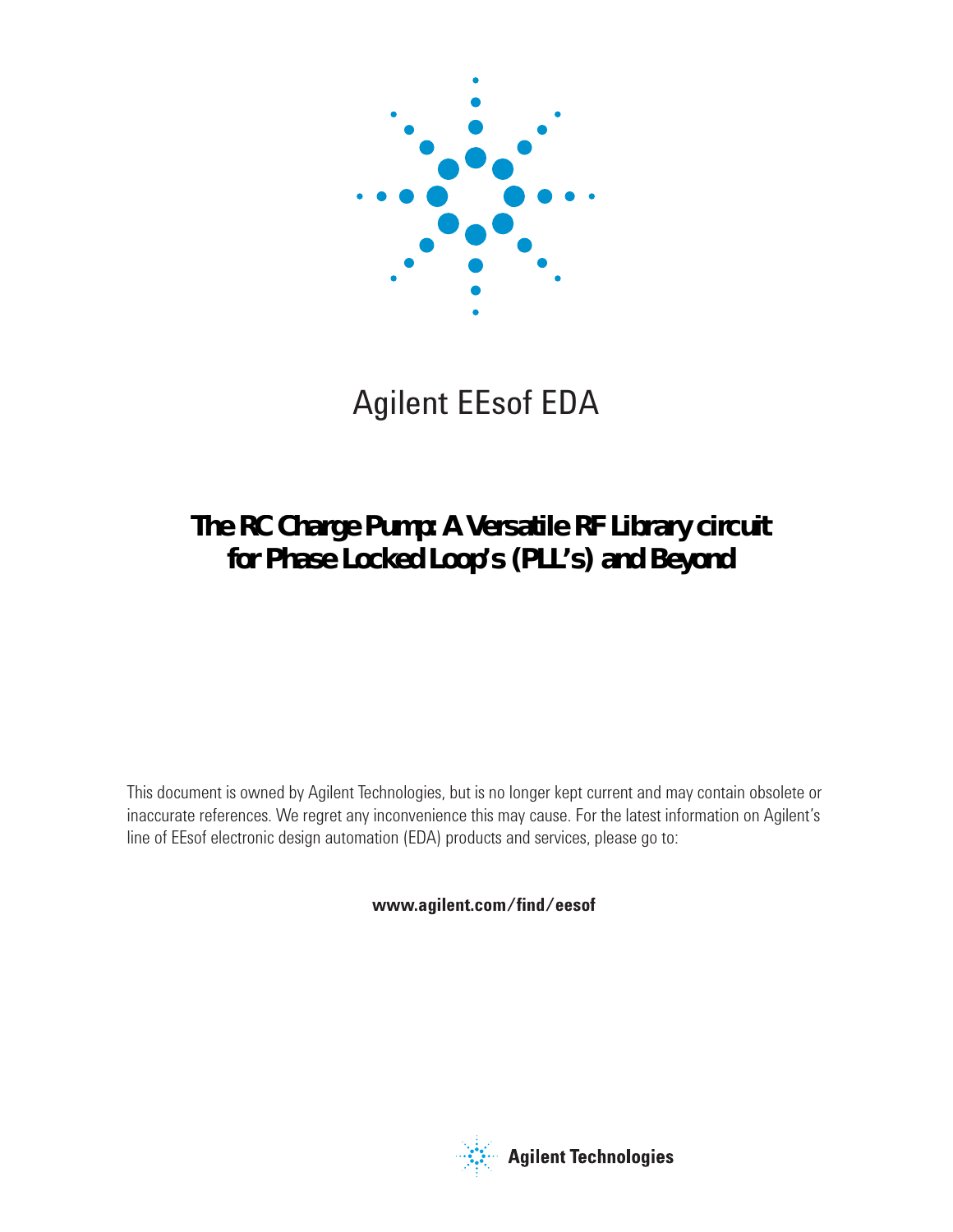## **The RC Charge Pump: A Versatile RF Library circuit for Phase Locked Loops (PLL) and Beyond.**

Logic gate delays and a diode amplitude demodulator are also possible with this charge-pump

Stephen H. Kratzet, ELANIX, Inc.

#### **Phase-Locked Loop**

The RC Charge Pump token (**Figure 1**) in the RF library is a versatile token that can satisfy many design tasks. The charge pump is most often used as the loop filter in a phase locked loop (PLL). For detailed information on PLL simulation in SystemView please refer to application notes AN104 and AN105. The simplified PLL system in AN105 has been simplified even further for use as a reference system in this application note. This reference system uses an op-amp differential filter to close the loop. The resulting settling time is shown in **Figure 2**. The settling time of a 2nd PLL system is also shown (**Figure 3**). In the 2nd system, a charge pump filter is used to close the loop. The two different PLL test systems are shown in **Figure 4** and **Figure 5**. Except for the filters, the circuits are the same. Even the same parts values are used in each of the filters of the test systems as shown in **Table 1**.

In SystemView, the charge pump requires 2 source voltages (2 tokens, feeding the charge pump) to set the plus and minus charge current. By using  $+/- 15.0$  volts and 10 K resistors, the charge current is  $+/-1.5$  ma. This 1.5 ma value was used to get the loop to lock up in roughly the same amount of time as the op-amp circuit.

(Note: The charge pump current of one chip manufacturer has been specified as  $+/-5.0$  ma, while



Figure 2. Settling time of the op-amp differential filter.

another manufacturer's PLL chip may be designed and specified to provide a charge pump current as low as  $+/-$ 400 ua.)

<u>System </u>

®

| Main resistor                                                                         | 4.42 K    |
|---------------------------------------------------------------------------------------|-----------|
| Main capacitor                                                                        | $2.2e-9F$ |
| Ground resistor                                                                       | 1.37 K    |
| $T_{\rm{m}}1.1.1 \pm 1.1$ and $T_{\rm{m}}1.1$ and $T_{\rm{m}}1.1$ and $T_{\rm{m}}1.1$ |           |

Table 1. Loop filter component values.



Figure 1. The RC charge pump schematic window in the RF/Analog Library.



Figure 3. Settling time of the 1.5 ma charge pump filter.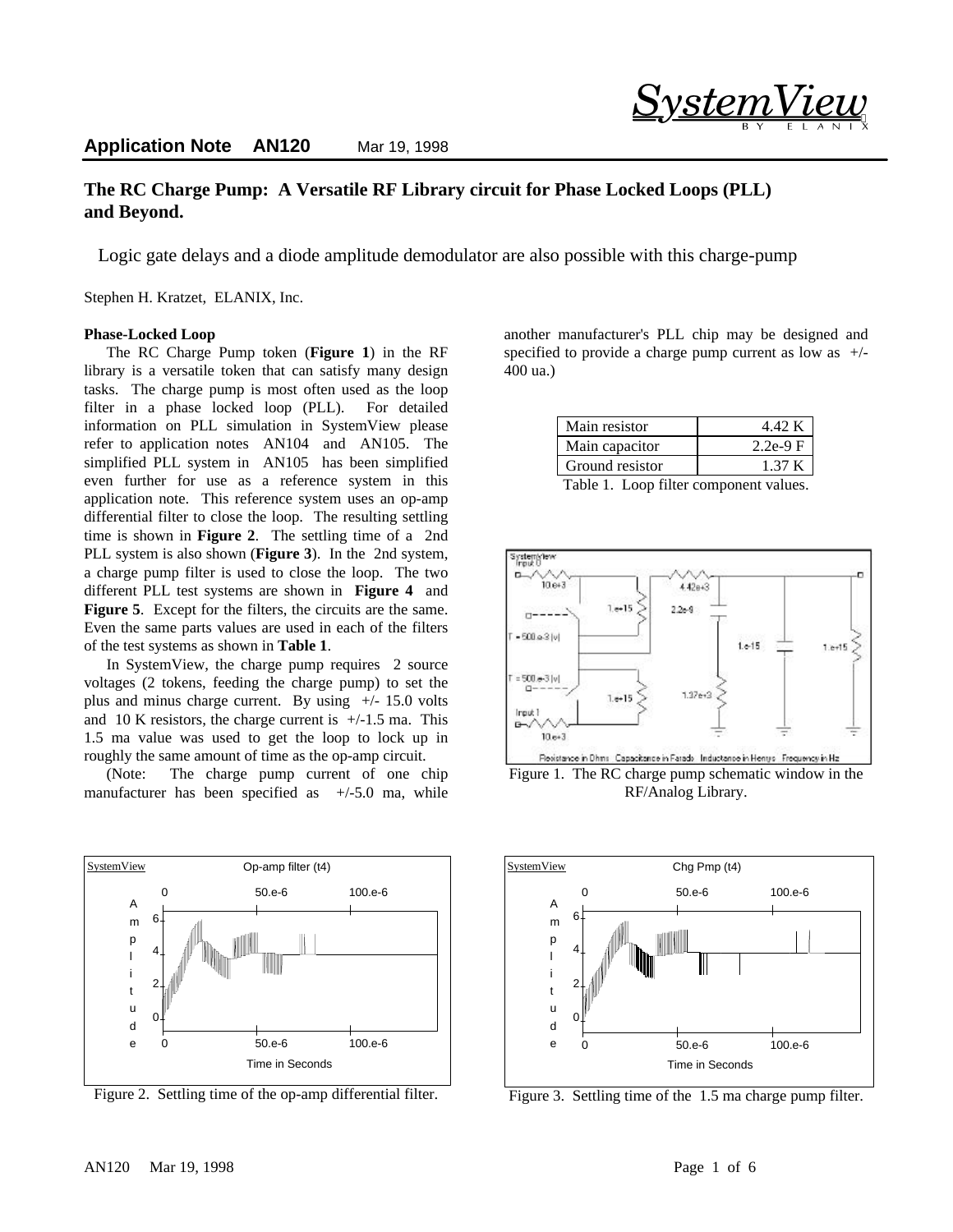

Figure 3. The Op-amp differential filter system.



Figure 4. The charge pump filter system.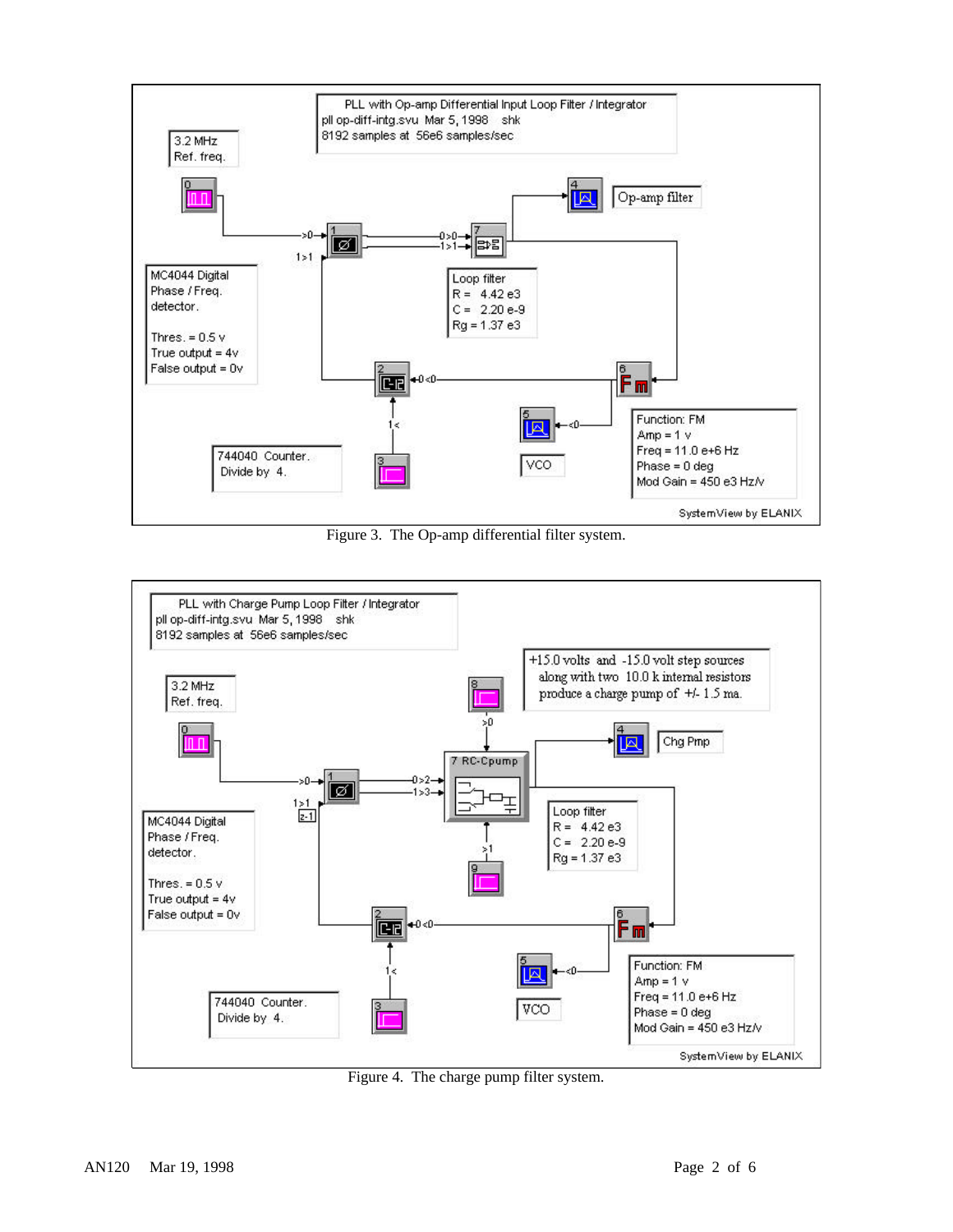#### **Logic Gate Delay**

The charge pump token may also be used to simulate the various delays of a logic gate. **Figure 5** shows a test system that compares a normal SystemView logic buffer token with a custom buffer metasystem. In the SystemView Logic Library, the specified gate delays operate as if the gate has an internal delay line of infinite bandwidth. The gates output state changes instantly as shown in **Figure 6**. This is fine for most simulations, but sometimes it is necessary for a gate to have a more realistic rise and fall time in addition to the propagation delay (**Figure 7**). Two possible uses for a rise-and-fall time gate are: 1) A NAND gate oscillator, that has its output fed back to its input through a filter. 2) A circuit with a noisy logic signal applied to the gate to simulate logic jitter, as occurs with a noisy VCO applied to a counter (divider) in a phase-locked loop PLL.

Two RF library tokens may be used to model the rise, fall, and propagation delay of a logic gate. They are the RC-Cpump (**Figure 8**) and the RC-PLL token (**Figure 9**). The unused parts in **Figures 8** and **9** are set to very large or very small values to simplify the circuit. The complete logicdelay.mta metasystem is shown in **Figure 10**. The two sources in **Figure 10** set the HIGH and LOW output levels of the gate. The RC charge pump capacitor has been set to a value that causes the resistor values to be numerically close the rise and fall times required.

The RC-PLL filter and the threshold in the NOT gate after the filter are used together to set the gate propagation time. It may take several attempts of setting the parameters



Figure 6. The response of a normal SystemView logic buffer gate.



Figure 7. A custom logic buffer gate that has different rise and fall times, and a propagation delay.

of the two tokens to achieve the desired time. The resistor in the RC-PLL filter is used to set the relative propagation delay of the gate. The one threshold parameter of the NOT gate after the RC-PLL filter eliminates the burden of fine tuning both thresholds in the RC charge pump token.. (As in the RC-Cpump token, the capacitor in the RC-PLL has been set to a value that causes the resistor value to be numerically close the desired relative propagation delay value.)



Figure 5. The response of a normal SystemView



Figure 8. The RC-Cpump token schematic template.



Figure 9. The RC-PLL token schematic template.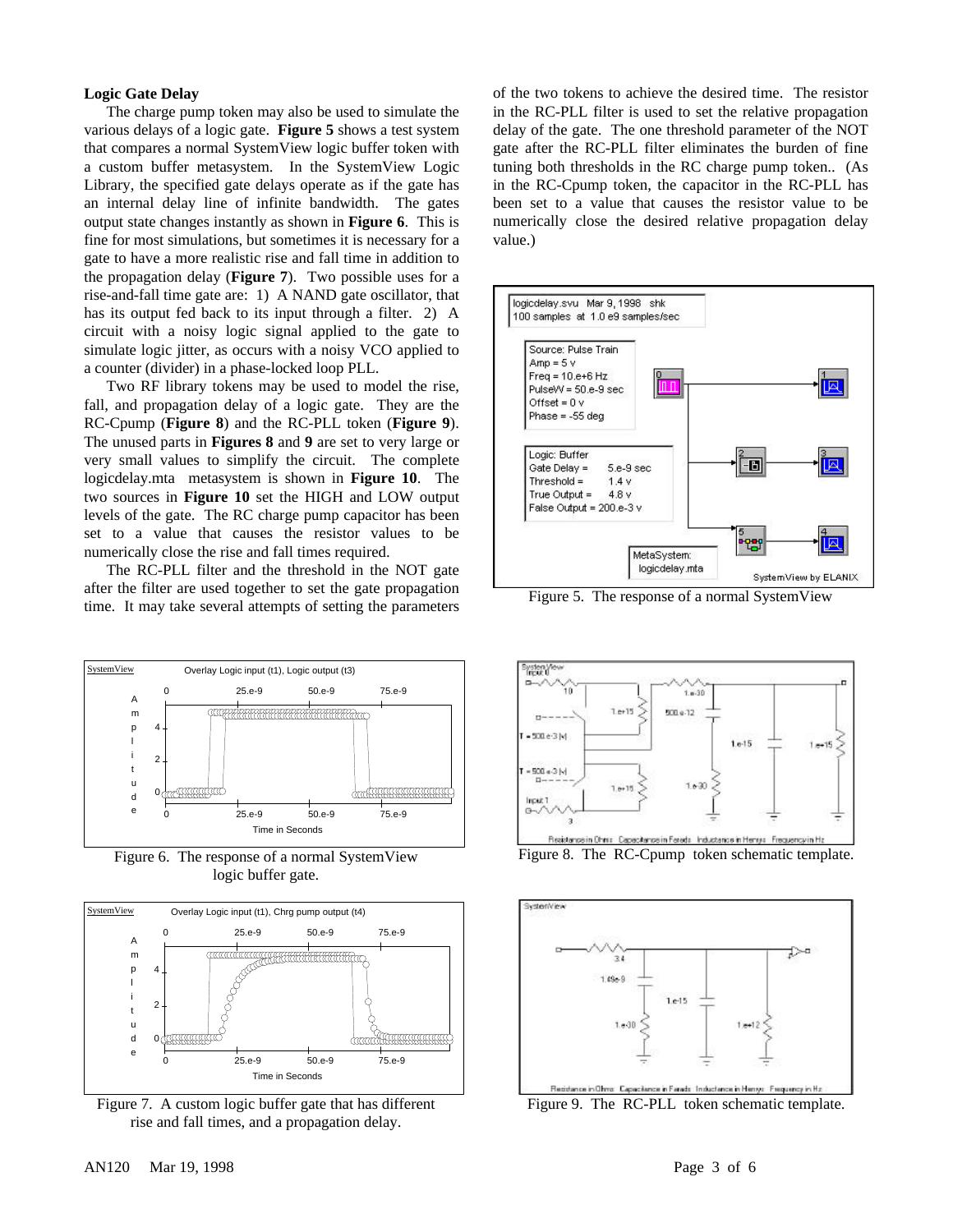

#### **Diode Amplitude Demodulator**

The output signals of SystemView tokens can be thought of as voltages from a source that has zero output impedance. This holds true even for the diode circuit tokens. This poses a problem for the designer wishing to model a simple diode detector circuit such as a diode followed by a low pass filter (**Figure 11**).



In SystemView, the filter will not see the highimpedance state of the diode. With a positive voltage applied to the diode to forward bias it, the filter will see the input voltage (less the diode voltage drop). When the diode is reverse biased by applying a negative voltage to it, the filter will see a solid zero voltage, instead of an expected high-impedance. Two tokens in the RF library can come to the rescue here. Please check in your SystemView examples directory for the following file (**Figure 12**):

c:\SysVu\_32\Examples\RFLib\Envp-det.svu

A simplified schematic version of this system is shown in **Figure 13**. The system in **Figure 12** simulates the high impedance state of a diode by using the RC-Charge pump token (**Figure 14**) and the Op-Hysteresis circuit token (**Figure 15**). The RC-Cpump token contains a logic level driven analog switch that can be opened or closed to control the charge applied to a RC circuit. This feature will give us the necessary high-impedance state needed for the diode detector. (Only one of the two switches in the charge pump is used here. The unused switch is disabled by applying a fixed voltage to the bottom half of the token's circuit.) The Op-Hyst token is used in its simplest configuration as a simple analog comparator. It monitors two different points of the system, the input to the charge pump, and its output. The output of the analog comparator then controls the analog switch inside the charge pump. A summary of the envelope detector operation is shown in **Table 2**. **Figure 16** shows the input to the circuit, while **Figure 17** shows the output plots. It is possible that in a future release of SystemView, several resistors and capacitors will be included as part of the diode circuit token. This will allow the high impedance state of diode detectors to be modeled within the diode token..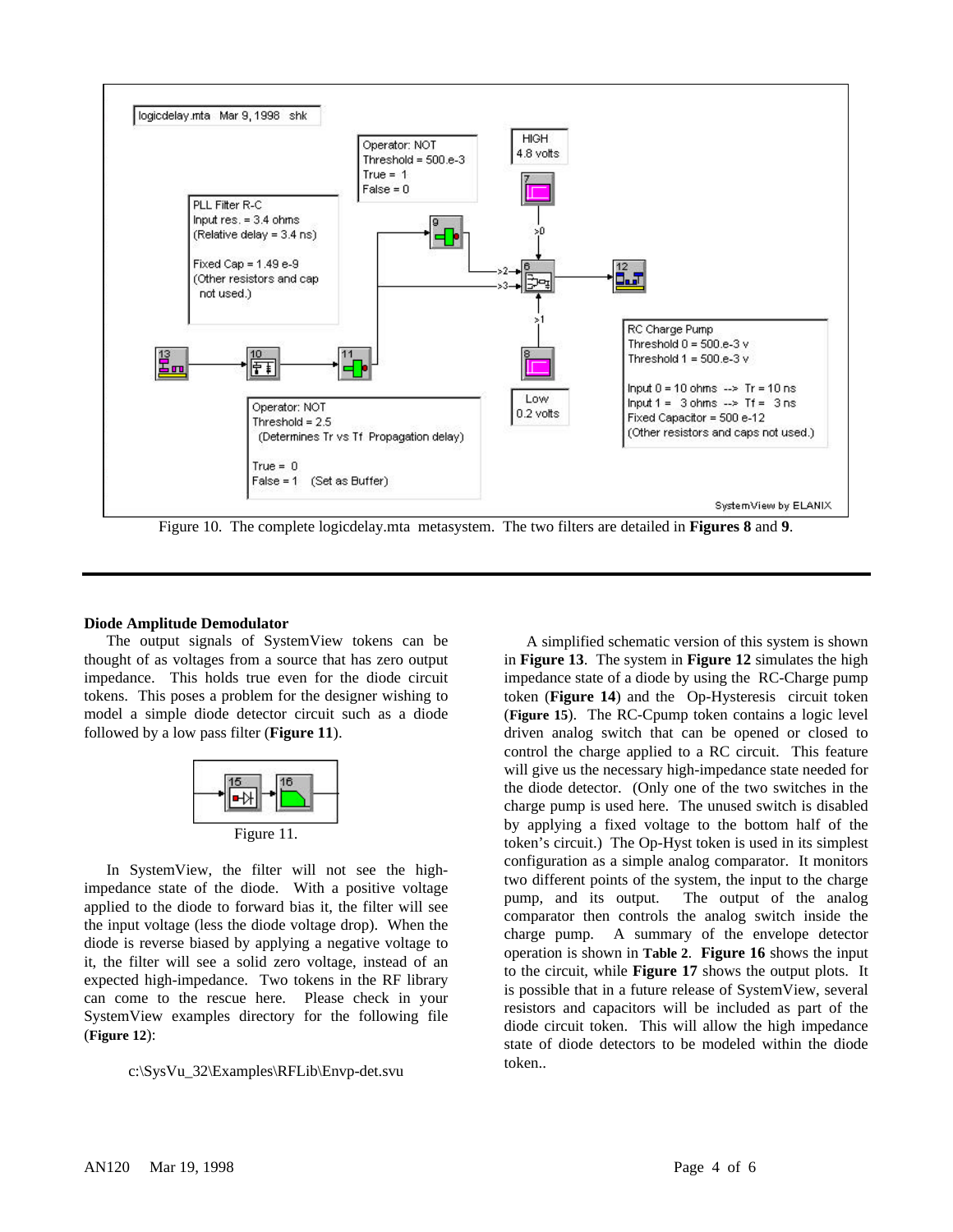

Figure 12 The SystemView example file of an envelope detector.



Figure 13. A simplified schematic view of the diode detector used in envp-det.svu.

![](_page_5_Figure_4.jpeg)

Figure 14. The RC-Cpump token schematic template.

| Input fles (ohns):            | DoAmp Max Gut (v):           | Apply to DP Hysts: |
|-------------------------------|------------------------------|--------------------|
|                               |                              | $5$ <-             |
| The Company of the Company of | . <u>. .</u>                 |                    |
| Feedtk Reclaimst              | - Dokno Min Out (v):         |                    |
| $10.6 + 15$                   | SD0.63                       | OK.                |
| 92 March 198                  | <b>The Common Department</b> | Eancel             |
| <b>Clutput Flessfohmst</b>    |                              |                    |
|                               |                              |                    |
| <b>Controller Manager</b>     |                              |                    |

Figure 15. The OP-Hyst token parameter template.

![](_page_5_Figure_8.jpeg)

Figure 16. A sine wave signal plus a DC offset applied to the modulator produces an amplitude modulated (AM) sine wave output.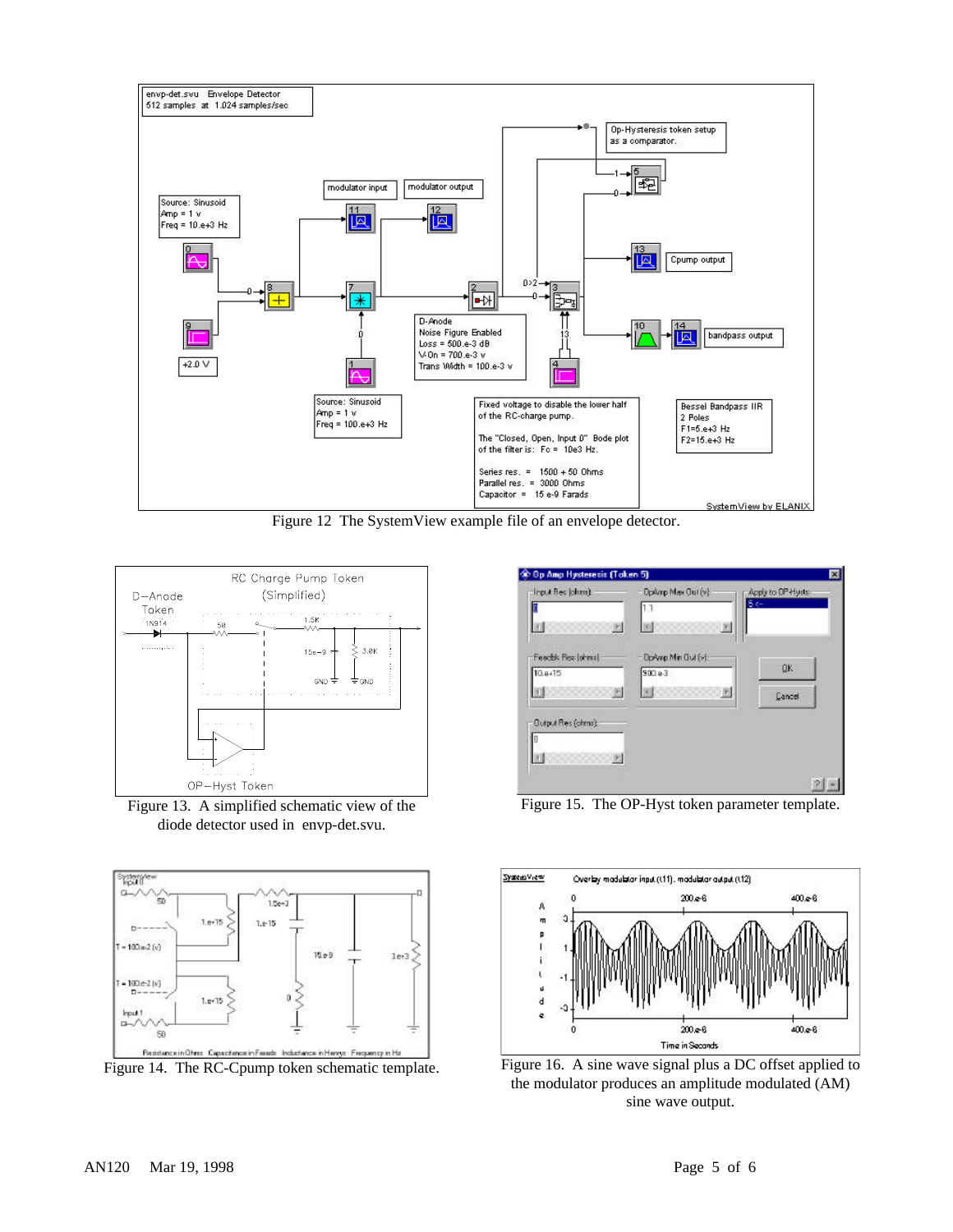![](_page_6_Figure_0.jpeg)

Figure 17. The Charge Pump output, before and after bandpass filtering.

| <b>Charge Pump</b> | <b>Op-Hyst</b> | <b>Charge Pump</b> |
|--------------------|----------------|--------------------|
|                    | Output         | <b>Switch</b>      |
| Input > Output     | LOW            | Closed             |
| $Input <$ Output   | HIGH           | Open               |
| Table 2            |                |                    |

#### **More Information**

For more information on SystemView simulation software please contact:

ELANIX, Inc. 5655 Lindero Canyon Road, Suite 721 Westlake Village CA 91362 Tel: (818) 597-1414 Fax: (818) 597-1427

Visit our web home page (http://www.elanix.com) to down load an evaluation version of the software that can run these simulations as well as other user entered designs.